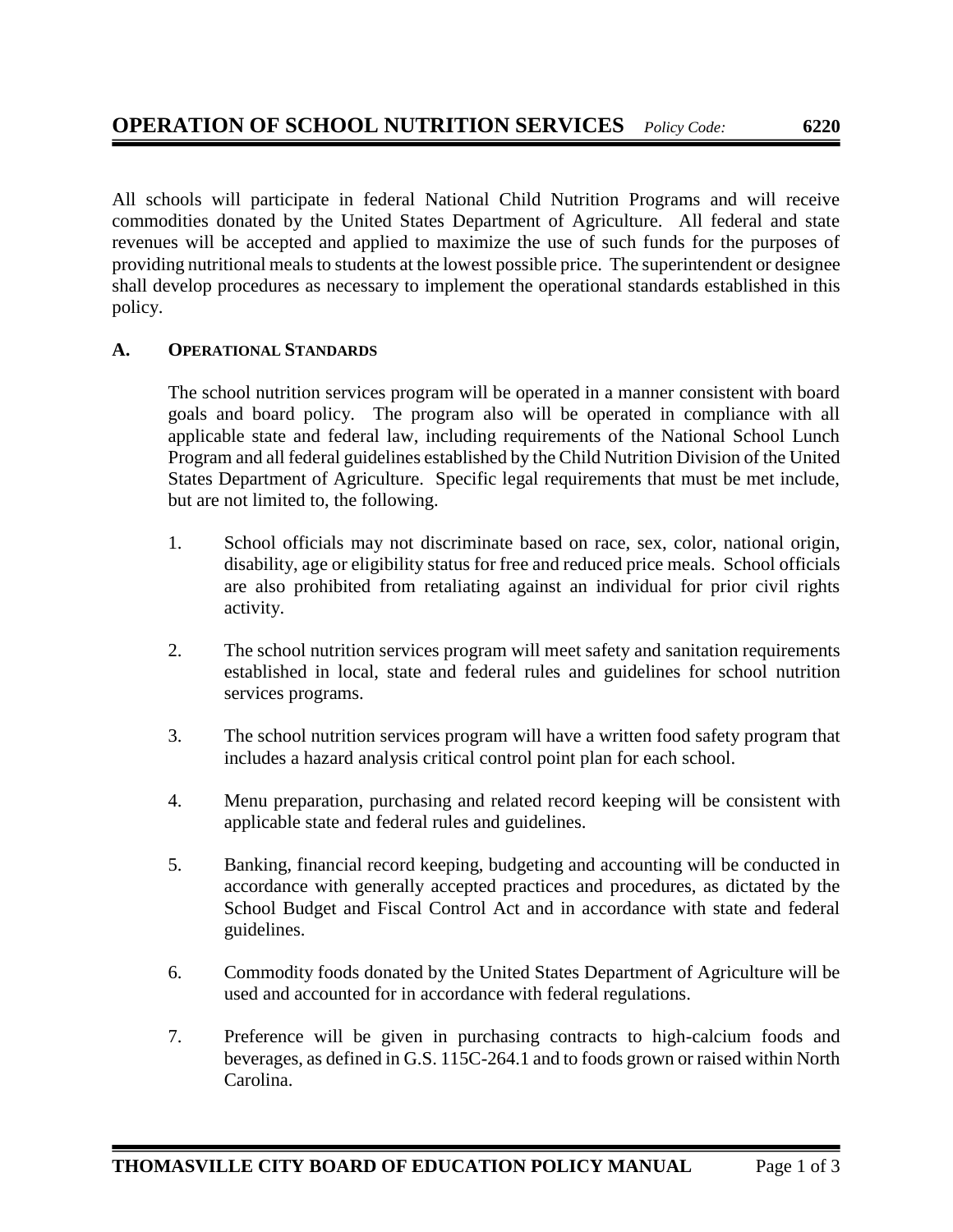- 8. Child Nutrition Program (CNP) funds will be used only for the purposes authorized by law. Indirect costs, as defined by law, will not be assessed to the CNP unless the program has an minimum of one month's operating balance of at least two months.
- 9. The price for meals will be determined in accordance with federal law.
- 10. Nonprogram foods will be priced to generate sufficient revenues to cover the cost of those items. A nonprogram food is defined as a food or beverage, other than a reimbursable meal or snack, that is sold at the school and is purchased using funds from the child nutrition account.
- 11. All school nutrition services will be operated on a non-profit basis for the benefit of the CNP. School nutrition services are those that are operated from 12:01 a.m. until the end of the last lunch period.
- 12. All income from the sale of food and beverages that is required by law or regulation to be retained by the CNP will be deposited to the CNP account and will be used only for the purposes of the school's non-profit lunch and breakfast programs. All funds from food and beverage sales not otherwise required by law to be deposited to the CNP account will be deposited into the proper school account in accordance with guidelines developed by the superintendent or designee.
- 13. All competitive foods sold on school campuses will meet federal and state standards for nutrient content.
- 14. All employees whose job duties include procurement activities involving for the Child Nutrition Program funds shall adhere to the conflict of interest rules and standards for ethical conduct established by the board in policies 6401/9100, Ethics and the Purchasing Function, and 8305, Federal Grant Administration. Failure to comply with these requirements will result in disciplinary action.

## **B. MEAL CHARGES**

Students who are required to pay for meals are expected to provide payment in a timely manner. The board recognizes, however, that students occasionally may forget or lose their meal money. In the event that a student is unable to pay for a meal on a particular day, the student may charge a reimbursable meal. A student carrying a negative balance of \$12.50 (or five days' worth of charges) in a meal account will not be permitted to accrue additional charges until the negative balance drops below \$12.50 (or five days' worth of charges). Instead the student will be served a designated alternate meal provided at no cost to the student. Appropriate modifications to the alternative meal will be made when required by the student's documented special dietary needs. To safeguard the dignity and confidentiality of students in the serving line, reasonable efforts must be used whenever possible to avoid calling attention to a student's inability to pay.